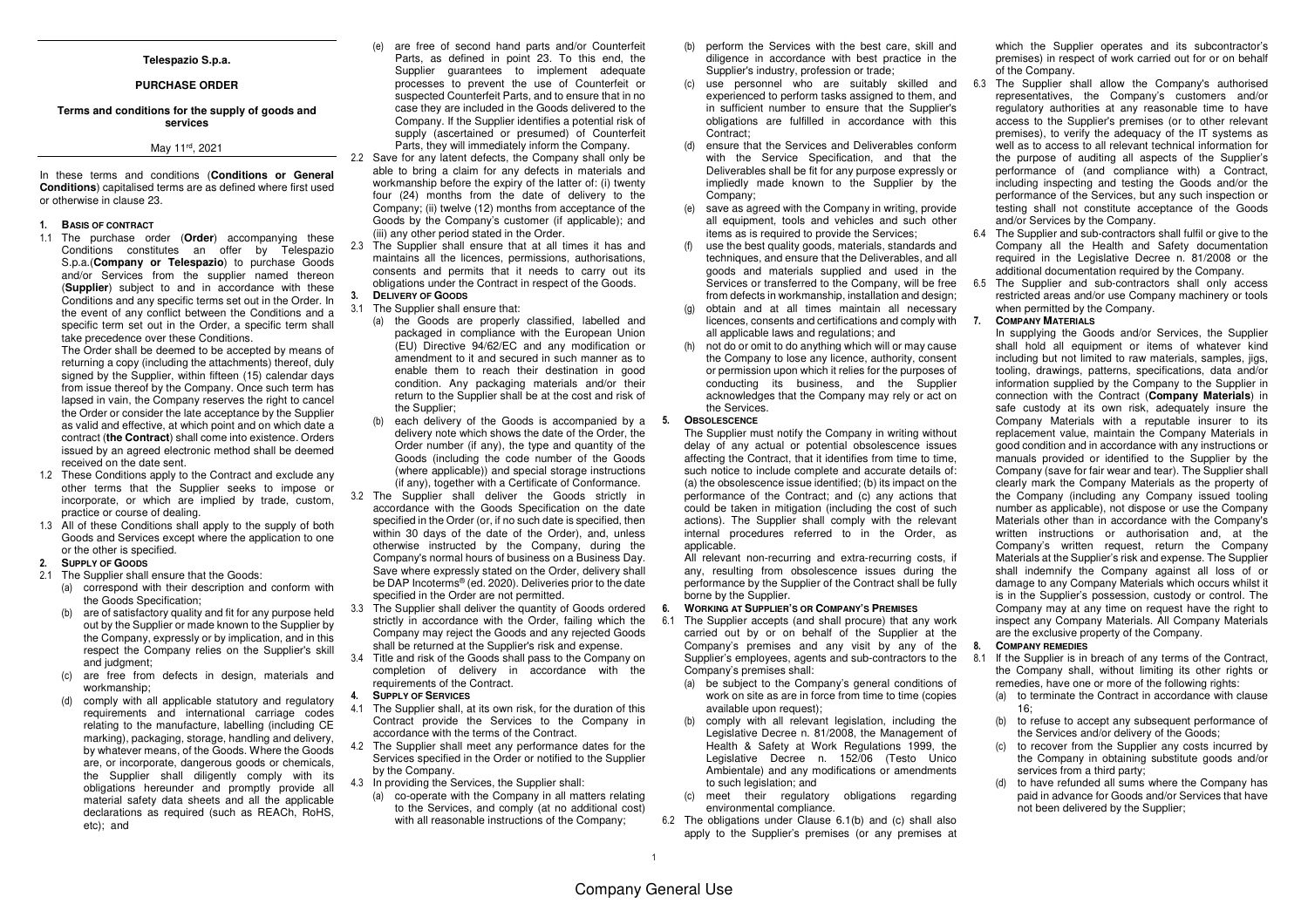- (e) to claim damages for any additional costs, loss or expenses incurred by the Company which are in any way attributable to the Supplier's breach:
- (f) to require the Supplier to repair or replace, at Company option, any rejected Goods within 30 days of notification, or to provide a full refund of the price of the rejected Goods (to the extent paid); and
- (g) to reject the Goods (in whole or in part) whether or not title has passed and to return them to the Supplier at the Supplier's risk and expense.
- 8.2 If any Goods and/or Services are not delivered by the applicable date, the Company may, at its option, claim or deduct, from any sums payable, 2 per cent of the total price, in aggregate, of the Goods and/or Services: (i) not delivered on the correct date; and (ii) which have been delivered but that cannot be used by the Company for the purpose for which they were ordered, as a result of the delay, for each week's delay in delivery by way of a penalty as per article 1382 of the Italian Civil Code, up to a maximum of 14 per cent. Such penalty shall be charged for the delay in delivery and is not in substitution of the remedy in clause 8.1 above. The Company shall not impose such penalty provided the delay in delivery does not exceed seven (7) calendar days.
- 8.3 The Company may withhold any advance payments agreed under the Contract if the Supplier has breached the Contract until such time as the breach is remedied to the Company's reasonable satisfaction.
- 8.4 These Conditions shall extend to any substituted or remedial services and/or repaired or replacement goods supplied by the Supplier, save that for repairs only the unexpired part of the periods in clause.2.2 shall apply.
- 8.5 The Company's rights under this Contract are in addition to its rights and remedies implied by the law.

#### **9. COMPANY'S OBLIGATIONS**

 The Company shall provide the Supplier with reasonable access at reasonable times to the Company's premises for the purpose of providing the Services and provide such information as the Supplier may reasonably request for the provision of the Services and the Company considers reasonably necessary for the purpose of providing the Services.

- **10. CHARGES AND PAYMENT**
- 10.1 The price for the Goods and/or the charges for the Services (deemed to include every cost and expense directly or indirectly incurred by the Supplier in connection thereto) shall be the amount set out in the Order, exclusive of value added tax. No extra charges shall be effective unless agreed in writing and signed by the Company.
- 10.2 In respect of Goods, save as otherwise agreed, the Supplier shall invoice the Company on or at any time after completion of delivery. In respect of Services, the Supplier shall invoice the Company on completion of the Services, being understood that in both cases the Supplier will be entitled to issue the relevant invoice exclusively upon receipt from the Company of a certificate of acceptance as acknowledgement of the correct delivery of the Goods and/or performance of the Services. Each invoice shall include such supporting information (i.e. shipping documents for Goods and a certificate of acceptance for Services) required by the Company to verify the accuracy of the invoice, including but not limited to the relevant Order number.
- 10.3 In consideration of the supply of Goods and/or Services by the Supplier strictly in accordance with the Order, the Company shall pay the invoiced amounts within date of invoice end of month plus 75 days or that different term agreed in the Contract and upon receipt of a valid and correct invoice to a bank account nominated in writing by the Supplier. In case of supply of Services, all invoices shall be payable only if accompanied by DURC (Documento Unico di Regolarità Contributiva) required by Italian law or any other equivalent certification of labour compliance required by the law, valid and effective at the date of payment. Taking into account that the Company is a party falling within the scope of the so called "split payment" law, pursuant to article 17-ter of Italian D.P.R. 633/1972, as further amended by article 1 of D.L. April 24, 2017 No. 50, payment of the invoiced amounts will be made net of VAT (if applicable). VAT will be paid by the Company directly to the tax authorities.
- 10.4 Payments shall only be made in favour of the Supplier (and therefore cannot be made to bank accounts of any individual or legal person other than the Supplier) and in the country where the activities are performed or where the Supplier has its tax residence or registered office.
- 10.5 The Supplier shall maintain complete and accurate records of the time spent and materials used by the Supplier in providing the Services. The Supplier consents to the Company disclosing copies of all Orders and Supplier invoices to the Company's customer where required by law and the Supplier shall ensure that this right is procured from its suppliers in connection with the **Contract**
- 10.6 For any disputed matters payment obligations shall be suspended in connection thereto until the matter is finally resolved.
- 10.7 To the extent the obligation of electronic invoicing is applicable, as provided by the Italian Law no.205/2017, the Supplier shall submit the relevant invoice using the relative identification code ("Codice Destinatario di Telespazio" to be used is "GYWS7QR"). In all other cases the invoices shall be sent in unmodifiable pdf format to the e-mail address fornitori@telespazio.com and/or telespazio.afc.ad@pec.it.
- **11. INTELLECTUAL PROPERTY RIGHTS**
- 11.1 In respect of the Goods and any goods that are transferred to the Company as part of the Services under this Contract, including without limitation the Deliverables or any part of them, the Supplier warrants that it has full clear and unencumbered title to all such items, and that at the date of delivery of such items to the Company, it has full and unrestricted rights to sell and transfer all such items to the Company and its onward supply to (and use by) third parties.
- 11.2 The Supplier assigns to the Company, with full title guarantee and free from all third party rights, all Intellectual Property Rights developed in connection with the Goods and/or Services under the Contract;
- 11.3 The Supplier shall, promptly at the Company's request, do (or procure to be done) all such further acts and things, provide or procure any necessary information and/or know how to the Company and execute all such other documents for the purpose of securing for the Company the full benefit of the Contract, including without limitation all right, title and interest in and to the Intellectual Property

clause 11.2

**12. INDEMNITY**

 The Supplier shall keep the Company indemnified against all liabilities, costs, expenses, damages and losses suffered or incurred by the Company as a result of or in connection with any claim made against the Company:

- (a) for actual infringement of a third party's Intellectual Property Rights arising out of, or in connection with, the manufacture, supply or use of the Goods, or receipt, use or supply of the Services, but only to the extent that the claim is not attributable to acts or omissions of the Company;
- (b) by a third party for death, personal injury or damage to property arising out of, or in connection with, defects in Goods, to the extent that the defects in the Goods are attributable to the acts or omissions of the Supplier, its employees, agents or subcontractors; and
- (c) by a third party arising out of or in connection with the supply of the Goods or the Services, to the extent that such claim arises out of the breach, negligent performance or failure or delay in performance of the Contract by the Supplier, its employees, agents or subcontractors.

#### **13. INSURANCE**

 During the term of the Contract and for a period of three years thereafter, the Supplier shall maintain in force, with a reputable insurance company, a public liability insurance, and a product liability insurance, for an amount suitable to cover any liabilities that may arise under or in connection with the Contract, and shall, on the Company's request, produce the insurance certificate.

- **14. CONFIDENTIALITY**
- 14.1 The Supplier shall keep in strict confidence all technical or commercial know-how, specifications, inventions, processes or initiatives which are of a confidential nature and have been disclosed to it by the Company (the "**Reserved Information**"), its employees, agents or subcontractors, and any other confidential information concerning the Company's business, its products and services which the Supplier may obtain. The Supplier shall only disclose such confidential information to those of its employees, agents and subcontractors who need to know it for the purpose of discharging the Supplier's obligations under the Contract, and shall ensure that such employees, agents and subcontractors comply with the obligations set out in this clause as though they were a party to the Contract. The Supplier may also disclose such of the Company's confidential information as is required to be disclosed by law, any governmental or regulatory authority or by a court of competent jurisdiction, provided that the Supplier notifies the Company in advance of any such disclosure where it is lawful to do so and provided that the Supplier shall not release the same to any third party unless it receives prior written assurances that it will be treated in confidence. The Supplier shall immediately return to the Company and delete from all IT systems, on request of the latter, all Reserved Information, providing evidence of such deletion.
- Rights assigned to the Company in accordance with 14.2 The Supplier shall not publicise or otherwise disclose this Contract nor any of its terms to any party without the prior written approval of the Company.
	- 14.3 The Supplier shall apply to each Company's Reserved Information disclosed the specific security measures described below, appropriate to the level of classification assigned to such information: -**Company Confidential**: information can be disclosed

 only to people in a predefined nominative distribution list. The disclosure of paper documentation takes place either by hand delivery or with double envelope through authorized carriers. The disclosure in electronic format is allowed via email with encryption (it is forbidden to use private / free mailboxes) or through file sharing systems with encryption and double-factor authentication; the minimum acceptable encryption is always AES256.

 - **Company Restricted:** information can be disclosed to a predefined distribution list only. The disclosure of paper documentation takes place either by hand delivery or with double envelope through authorized carriers. The disclosure in electronic format is allowed via email with encryption (it is forbidden to use private / free mailboxes) or through file sharing systems with encryption and double-factor authentication; the minimum acceptable encryption is always AES256.

 - **Company Internal**: information in paper form can be disclosed by hand delivery or by post in a sealed envelope. The disclosure in electronic format is allowed via email (it is forbidden to use private / free mailboxes) or through file sharing systems with access control with user ID and password.

- 14.4 It is understood that Telespazio will be entitled to take legal action to claim for the damages incurred from the non-fulfilment of the confidentiality obligations provided herein, or to obtain a judicial order for the protection of its own interests.
- **15. EXPORT LICENCES AND CONSENTS**
- 15.1 The Supplier shall obtain, at its own cost, for the duration of the Contract, all such export licences and other consents in connection with any Goods and/or Services as are required from time to time prior to the dispatch of the relevant shipment or provision of the relevant Services (as applicable) and shall promptly provide copies of the same to the Company on receipt thereof together with accurate, complete and updated details of: (i) all authorised third parties (to include the end user) and their role; (ii) the Goods and/or Services, part or item HS code and export classification number; (iii) the country of origin; (iv) in case of Goods having preferential origin status, the Supplier's declaration for every shipment or the long-term Supplier's declaration for all shipments dispatched no later than 24 months; (v) export licence number; and (vi) export license date of issue. The Company may withhold all further payments under this Order until the Supplier has fully complied with its obligations under this clause 15.1.
- 15.2 Should the Supplier not be able to deliver the Goods and/or Services on the agreed delivery date as a result of non-availability of any export licences and/or consents the Supplier shall use its best endeavours to secure the required export licences and/or consents without further delay and shall indemnify the Company against all liabilities, costs, expenses, damages and losses suffered or incurred by the Company arising out of or in connection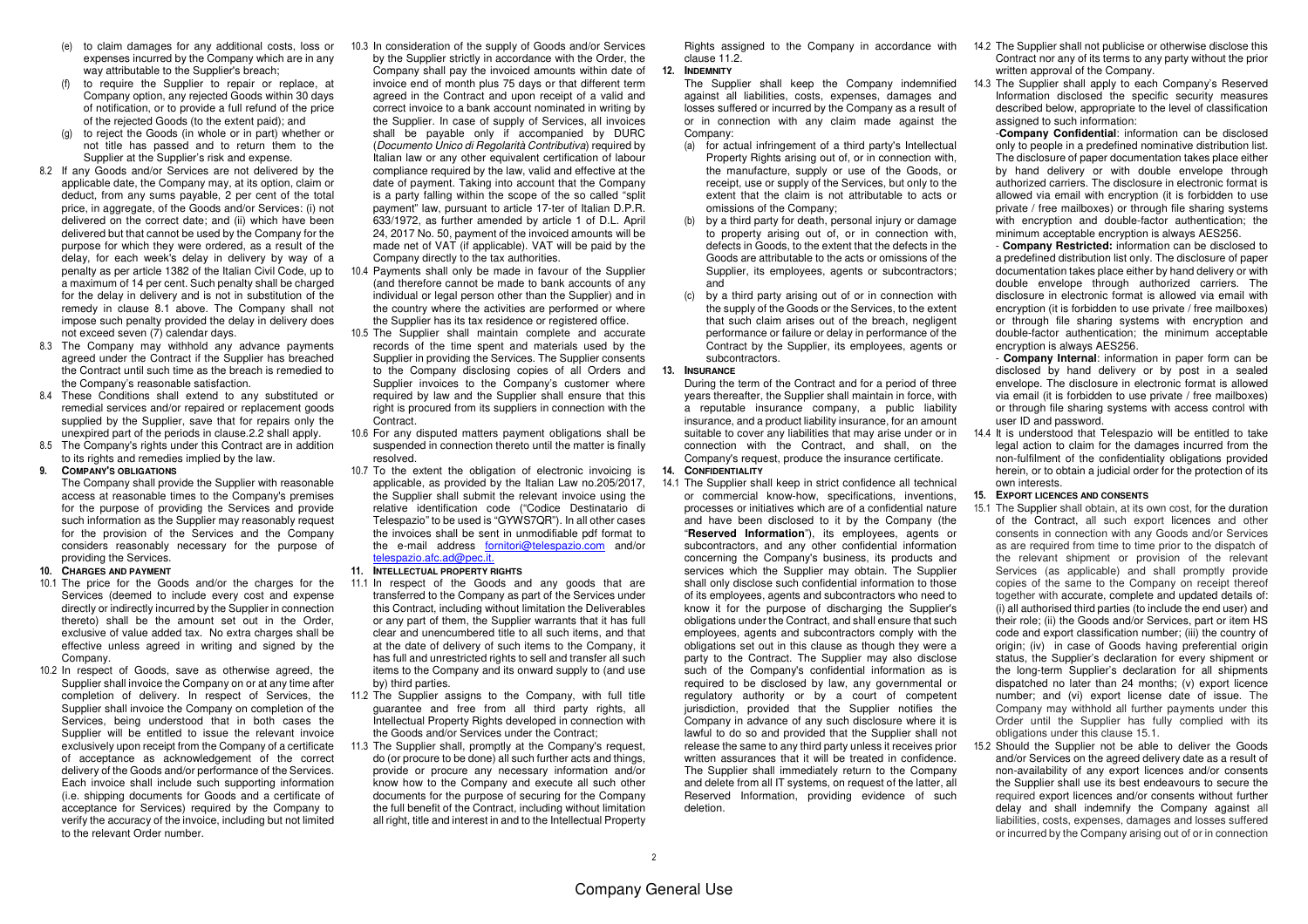with such delays save where such failure and/or delay is beyond the reasonable control of the Supplier.

#### **16. TERMINATION**

- 16.1 Without limiting its other rights or remedies, the Company may terminate the Contract in whole or in part at any time with immediate effect by giving written notice to the Supplier, whereupon the Supplier shall discontinue all work on the Contract so terminated and shall immediately repay to the Company any advance payment(s) paid by the Company to the Supplier relating to the Contract (or part thereof) so terminated.
- 16.2 Subject to clause 16.3, the Company shall pay the Supplier fair and reasonable compensation for any work in progress on the Goods at the time of termination and/or for any Services already performed, but such compensation shall not include loss of anticipated profits or any consequential loss. The Supplier agrees to accept such sum in full and final satisfaction of all claims arising out of such termination and it shall use its best endeavours to minimise the direct loss arising from such termination. In no case will the amount payable by the Company for the terminated work exceed the price that would have been payable if that work had been completed. The Company reserves the right to recover any completed part of the Goods and/or Services and any relevant documentation related thereto.
- 16.3 The provisions of clauses 16.1 and 16.2 shall not apply where the Company has terminated the Contract for any of the following reasons:
	- (a) the Supplier commits a breach of any term of the Contract and (if such a breach is remediable) fails to remedy that breach within fifteen (15) days of receipt of notice in writing to do so;
	- (b) the Supplier is unable to pay its debts as they fall due or is deemed unable to pay its debts;
	- (c) the Supplier makes a proposal for or enters into any compromise or arrangement with its creditors or it enters into liquidation or it suffers the appointment of an administrator or receiver;
	- (d) the Supplier (being a company) is subject to a winding up petition or (being an individual) is the subject of a bankruptcy petition or order to the extent permitted and subject to article 72 of the Legislative Decree 9<sup>th</sup> January 2006, n. 5 or any other equivalent law on the matter;
	- (e) the Supplier suspends or ceases, or threatens to suspend or cease, all or a substantial part of its business,

 and in such circumstances the Company shall have the right to recover any costs, charges, or expenses incurred, including those sustained to procure the Goods and/or Services elsewhere in addition to any further damages or losses that the Company may suffer as a consequence of such termination. Termination of the Contract, however arising, shall not affect any of the parties' rights and remedies that have accrued as at termination.

- 16.4 Clauses which expressly or by implication survive termination of the Contract shall continue in full force and effect, including but not limited to clause 12 (Indemnity) and clause 14 (Confidentiality).
- 16.5 On termination of the Contract for any reason, the Supplier shall deliver to the Company, immediately upon request, all Deliverables whether or not then complete, and return all Company Materials. Until they have been

returned or delivered, the Supplier shall be solely responsible for their safe keeping and will not use them for any purpose not connected with this Contract.

- **17. ANTICORRUPTION LAWS, ORGANIZATIONAL MANAGEMENT AND CONTROL MODEL PURSUANT TO LEGISLATIVE DECREE N.231/01,ANTI-CORRUPTION CODE AND CODE OF ETHICS**
- 17.1 In the performance of the Contract, the Supplier shall fully comply with the applicable anticorruption laws (the"**Anticorruption Laws**").
- 17.2 The Supplier also undertakes to comply with, and to have any of its employees and/or subcontractors/suppliers, all principles provided in the Company's Organizational Management and Control Model pursuant to Legislative Decree 8th June 2001 n. 231 (" **Model 231**") adopted by Telespazio, in the Code of Ethics of Telespazio and in the Anticorruption Code of the Leonardo Group (hereinafter collectively referred to as the "**Codes**") available on the Company's website (www.telespazio.com section "Ethics and Compliance") , regarding which the Supplier declares its thorough knowledge and acceptance. The Supplier shall have, at any time, the possibility to request to the Company the delivery of a relevant copy.
- 17.3 The non-compliance, even partial, with the principles established in the Model 231 and/or in the Codes and/or in the Anti-Corruption Laws shall constitute a serious nonfulfilment and shall give the Company the right to terminate the Contract by sending a registered letter containing the brief indication of the circumstances proving the non-fulfilment.

 In the event of news or press information alleging such non-compliance, pending all related investigations, the Company shall have the right to suspend and/or terminate the Contract by means of registered letter containing indications of the circumstances from which such non-compliance may be reasonably deduced.

 The right to terminate or to suspend the execution of the Contract will be to the detriment of the Supplier, that will be charged with all major or consequential costs deriving there from, who will be also liable for any further material/non material damages deriving from such nonfulfilment. The Supplier shall hold the Company harmless and indemnified from any and all actions or claims brought by any third parties in connection with such noncompliance or, in any event, consequential thereto.

- **18. OFFSET OBLIGATIONS**
- At the Company's request, the Supplier shall use its reasonable endeavours to support the Company in fulfilling its Offset Obligations and shall grant to the Company the full benefit of all applicable offset credit in relation with the Order.
- **19. COMPLIANCE WITH LAWS AND RULES**
	- In its performance of the Contract the Supplier shall comply with:
	- (a) all applicable laws and regulations including, but not limited to, the Relevant Regulations as may apply. The obligation contained in this clause 19 is in addition to all other Conditions requiring the Supplier to comply with all applicable laws; and
	- (b) the Company's quality requirements for Suppliers as may be in force from time to time; and
	- (c) Law 136/2010, if the final Customer is an Italian public entity. In this case the parties undertake to trace and record the financial flows related to the

performance of the supply. In particular the Supplier is committed to:

- ensure that contracts and/or orders contain the provision under this article;
- use payment methods to ensure full traceability of every financial movement related to the Order;
- communicate the bank details in compliance with the law provisions;
- indicate in the invoice the number of C.I.G. and (if applicable) C.U.P. sent by the Company.

 The Company reserves the right to require, at any time, even by fax or via e-mail the documentation providing the fulfilment of the obligations stated in this article. In the event of unfulfilment by the Supplier of the present provision, the Company may suspend any payment to the Supplier.

#### **20. PROCESSING OF PERSONAL DATA**

- 20.1 The Parties acknowledge that in the ordinary course of this Contract, even during the pre-contractual stage, they may come to possess contact data in relation to employees, consultants and other representatives of the other Party ("**Business Contact Data**"). Subject to compliance with the EU General Data Protection Regulation 2016/679 and its implementing EU and Italian laws, as amended and integrated from time to time, including the Italian Legislative Decree no. 196/2003 (hereinafter, jointly, the "**Applicable Privacy Law**"), the Parties will process such Business Contact Data only for purposes connected with the Contract, including for carrying out and keeping business relationship between them, for administrative and accounting purposes, as well as for complying with legal obligations.
- 20.2 The Supplier agrees that the provision of personal data for the purposes under the preceding clause 20.1 and the consent to the processing of such data is necessary; failing this provision and consent, the Company may be in a position to not carry out and keep the business relationship with the Supplier.
- 20.3 If, during the performance of the Contract set forth herein, the Parties ascertain that it is necessary to process further personal data (other than the Business Contact Data) pursuant to the Applicable Privacy Law, and that Data Controller should be the Company, the Parties undertake, as of now, to comply with the provisions of the Applicable Privacy Law, in the roles respectively assumed by each Party in the processing of personal data. In this last case the Company will appoint the Supplier, that will accept, as Data Processor pursuant to Article 28 of the GDPR, by virtue of a deed of appointment that will be agreed between the Parties. As a consequence, by virtue of such appointment, the Supplier shall respect the instructions and the obligations laid down by the Data Controller, and fulfil the obligations set forth by the Applicable Privacy Law.

#### **21. GENERAL**

 21.1 The Company may, but the Supplier may not assign, transfer, mortgage, charge, subcontract, declare a trust over or deal in any other manner with all or any of its rights or obligations under the Contract without the prior written consent of the Company, such consent not to be unreasonably withheld or delayed in the case of a subcontract proposed by the Supplier that is deemed to be necessary to the fulfilment of the Contract.

- 21.2 Any notice or other communication given to a party under or in connection with the Contract shall be in writing, addressed to that party at its registered office (if it is a company) or its principal place of business (in any other case) or such other address as that party may have specified to the other party in writing in accordance with this clause, and shall be delivered personally, or sent by pre-paid first class post or other next working day delivery service or commercial courier. A notice or other communication shall be deemed to have been received: if delivered personally, when left at the address referred to in this clause 21.2 above; if sent by pre-paid first class post or other next working day delivery service, on the second Business Day after posting; if delivered by commercial courier, on the date and at the time that the courier's delivery receipt is signed. The provisions of this clause shall not apply to the forwarding services of judicial documents in any legal action.
- 21.3 If any provision or part-provision of the Contract is or becomes invalid, illegal or unenforceable, it shall be deemed modified to the minimum extent necessary to make it valid, legal and enforceable. If such modification is not possible, the relevant provision or part-provision shall be deemed deleted. Any modification to or deletion of a provision or part-provision under this clause shall not affect the validity and enforceability of the rest of the **Contract**
- 21.4 A reference to a statute or statutory provision in the Contract is a reference to such statute or statutory provision as amended or re-enacted. A reference to a statute or statutory provision includes any subordinate legislation made under that statute or statutory provision, as amended or re-enacted.
- 21.5 A waiver of any right or remedy under the Contract or law is only effective if given in writing and shall not be deemed a waiver of any subsequent breach or default. No failure or delay by a party to exercise any right or remedy provided under the Contract or by law shall constitute a waiver of that or any other right or remedy, nor shall it prevent or restrict the further exercise of that or any other right or remedy. No single or partial exercise of such right or remedy shall prevent or restrict the further exercise of that or any other right or remedy.
- 21.6 Nothing in the Contract is intended to, or shall be deemed to, establish any partnership or joint venture between the parties, nor constitute either party the agent of the other for any purpose. Neither party shall have authority to act as agent for, or to bind, the other party in any way.
- 21.7 A person who is not a party to the Contract shall not have any rights to enforce its terms. Except as set out in these Conditions, no variation of the Contract, including the introduction of any additional terms and conditions, shall be effective unless it is agreed in writing and signed by the Company.

#### **22. GOVERNING LAW AND JURISDICTION**

 The Contract, and any dispute or claim arising out of or in connection with it or its subject matter or formation (including non-contractual disputes or claims), shall be governed by, and construed in accordance with the laws of Italy and each party irrevocably submits to the exclusive jurisdiction of the court of Rome, Italy.